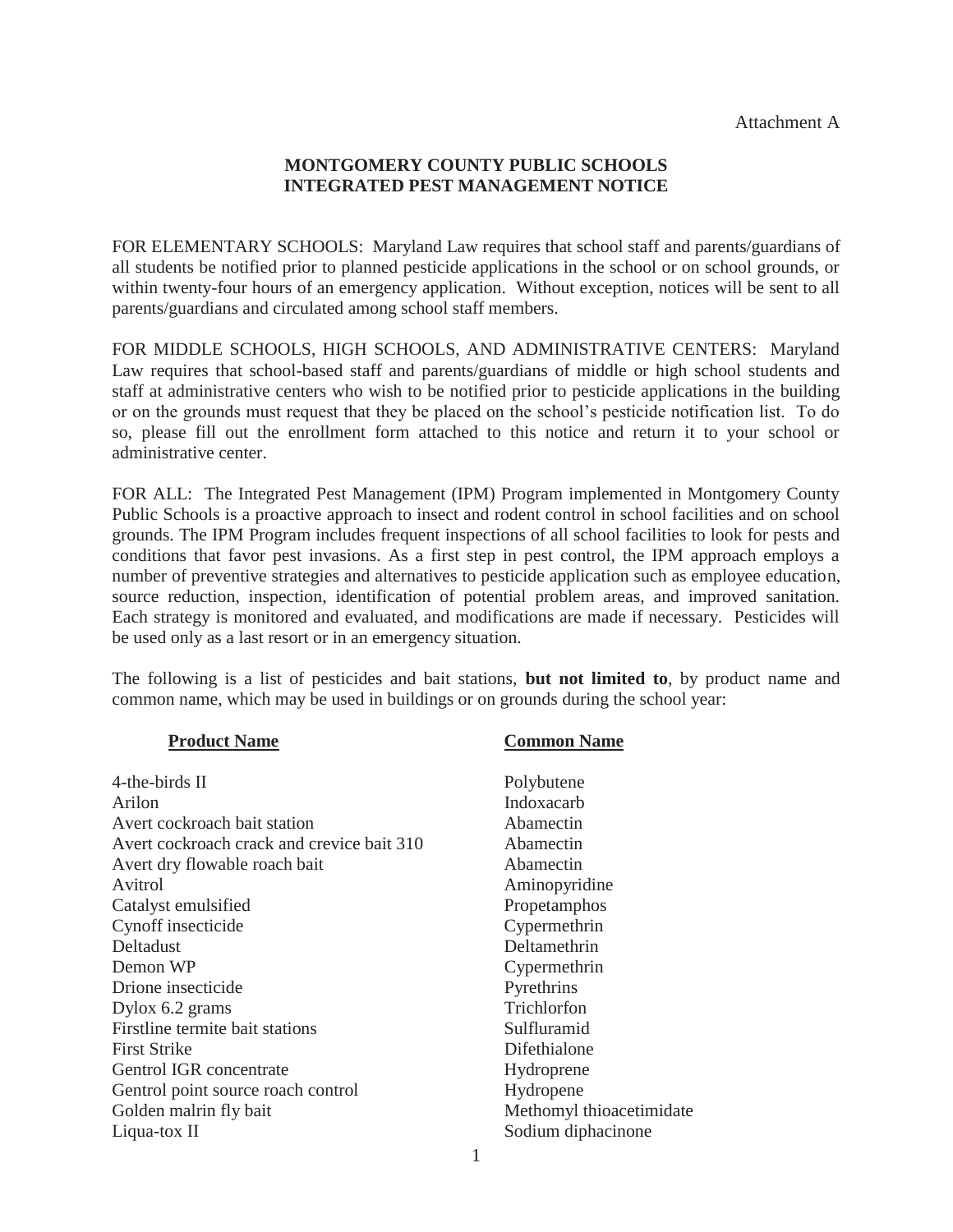| Maxforce FC ant bait stations          | Fipronil                         |  |
|----------------------------------------|----------------------------------|--|
| Maxforce granular ant bait             | Hydramethylon                    |  |
| Maxforce roach bait stations           | Hydramethylnon                   |  |
| Maxforce roach killer bait gel         | Hydramethylnon                   |  |
| Niban granular bait                    | Orthoboric acid                  |  |
| Premise 75                             | Imidacloprid                     |  |
| Premise foam insecticide               | Imidacloprid                     |  |
| PT 240 Perma Dust                      | Methyl Chloroform                |  |
| PT 515 wasp freeze                     | D-trans allethrin                |  |
| PT565 plus XLO                         | Pyrethrins                       |  |
| Ratsorb                                | Camphoraceous                    |  |
| Round up Pro Max                       | Glyphosate                       |  |
| Rozol tracking powder                  | Chlorophacinone                  |  |
| Shatter termite bait cartridge         | Hexaflumuron                     |  |
| Suspend SC                             | Deltamethrin                     |  |
| Talon G                                | <b>Brodifacoum</b>               |  |
| Talstar Professional multi-insecticide | <b>Bifenthrin</b>                |  |
| Termidor SC termiticide                | Fipronil                         |  |
| Terro PCO ant bait                     | Sodium borate                    |  |
| Timbor                                 | Disodium octaborate tetrahydrate |  |
| Uncle Albert's ant bait                | Disodium octaborate tetrahydrate |  |
| Weatherblok bait                       | <b>Brodifacoum</b>               |  |
| ZP tracking powder                     | Zinc phosphide                   |  |

Mrs. Teresa M. Baumanis, environmental health specialist, Environmental Services/Indoor Air Quality, maintains copies of Material Safety Data Sheets (MSDS) and product labels for all pesticides and bait stations used in buildings or on grounds. If you would like to review this information, contact her at 301-670-8238 or via e-mail.

Public comments regarding the Integrated Pest Management program may be addressed at scheduled Board of Education meetings.